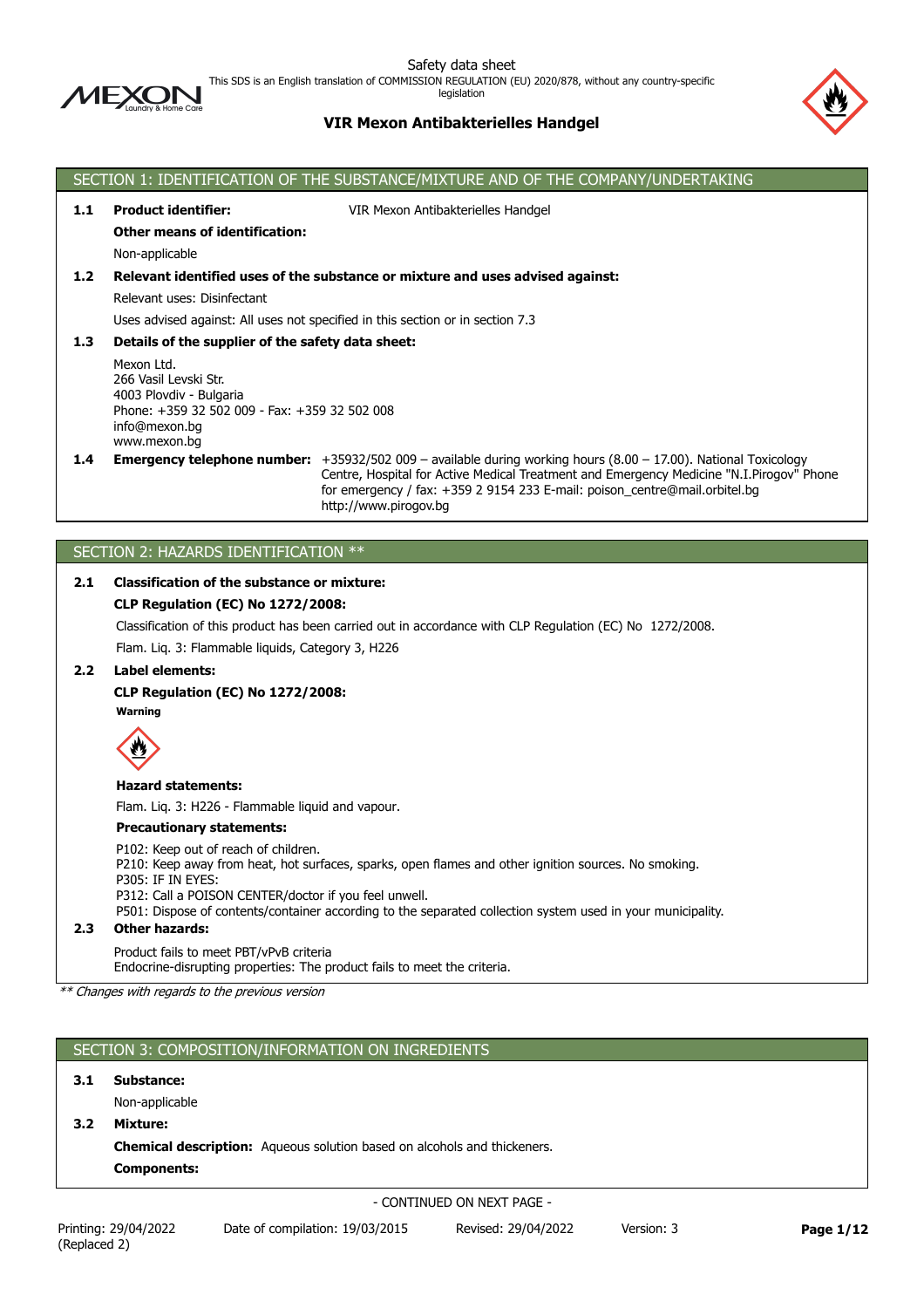

This SDS is an English translation of COMMISSION REGULATION (EU) 2020/878, without any country-specific

legislation

# **VIR Mexon Antibakterielles Handgel**

# SECTION 3: COMPOSITION/INFORMATION ON INGREDIENTS (continued)

### In accordance with Annex II of Regulation (EC) No 1907/2006 (point 3), the product contains:

|               | <b>Identification</b>                                                | Chemical name/Classification |                                                                                                                                         |            |  |
|---------------|----------------------------------------------------------------------|------------------------------|-----------------------------------------------------------------------------------------------------------------------------------------|------------|--|
| CAS:          | $67 - 63 - 0$                                                        | propan-2-ol $(1)$            | ATP CLP00                                                                                                                               |            |  |
| EC:<br>Index: | 200-661-7<br>603-117-00-0<br>REACH: 01-2119457558-25-<br><b>XXXX</b> | Regulation 1272/2008         | Eye Irrit. 2: H319; Flam. Lig. 2: H225; STOT SE 3: H336 - Danger                                                                        | $1 - 5\%$  |  |
| CAS:          | 110-82-7                                                             | cyclohexane <sup>(2)</sup>   | ATP CLP00                                                                                                                               |            |  |
| EC:<br>Index: | 203-806-2<br>601-017-00-1<br>REACH: 01-2119463273-41-<br><b>XXXX</b> | <b>Regulation 1272/2008</b>  | Aquatic Acute 1: H400; Aquatic Chronic 1: H410; Asp. Tox. 1: H304; Flam. Liq. 2: H225; Skin Irrit.<br>2: H315; STOT SE 3: H336 - Danger | $< 0.1 \%$ |  |

<sup>(1)</sup> Substances presenting a health or environmental hazard which meet criteria laid down in Regulation (EU) No. 2020/878

<sup>(2)</sup> Substance with a Union workplace exposure limit

To obtain more information on the hazards of the substances consult sections 11, 12 and 16.

## SECTION 4: FIRST AID MEASURES

### **4.1 Description of first aid measures:**

The symptoms resulting from intoxication can appear after exposure, therefore, in case of doubt, seek medical attention for direct exposure to the chemical product or persistent discomfort, showing the SDS of this product.

#### **By inhalation:**

This product is not classified as hazardous through inhalation. However, in case of intoxication symptoms it is recommended to remove the person affected from the area of exposure, provide clean air and keep at rest. Request medical attention if symptoms persist.

#### **By skin contact:**

This product is not classified as hazardous when in contact with the skin. However, in case of skin contact it is recommended to remove contaminated clothes and shoes, rinse the skin or if necessary shower the affected person thoroughly with cold water and neutral soap. In case of serious reaction consult a doctor.

### **By eye contact:**

Rinse eyes thoroughly with water for at least 15 minutes. If the injured person uses contact lenses, these should be removed unless they are stuck to the eyes, in which case removal could cause further damage. In all cases, after cleaning, a doctor should be consulted as quickly as possible with the SDS for the product.

#### **By ingestion/aspiration:**

Do not induce vomiting, but if it does happen keep the head down to avoid aspiration. Keep the person affected at rest. Rinse out the mouth and throat, as they may have been affected during ingestion.

### **4.2 Most important symptoms and effects, both acute and delayed:**

Acute and delayed effects are indicated in sections 2 and 11.

### **4.3 Indication of any immediate medical attention and special treatment needed:**

#### Non-applicable

## SECTION 5: FIREFIGHTING MEASURES

### **5.1 Extinguishing media:**

### **Suitable extinguishing media:**

If possible use polyvalent powder fire extinguishers (ABC powder), alternatively use foam or carbon dioxide extinguishers (CO₂).

### **Unsuitable extinguishing media:**

IT IS RECOMMENDED NOT to use full jet water as an extinguishing agent.

### **5.2 Special hazards arising from the substance or mixture:**

As a result of combustion or thermal decomposition reactive sub-products are created that can become highly toxic and, consequently, can present a serious health risk.

### **5.3 Advice for firefighters:**

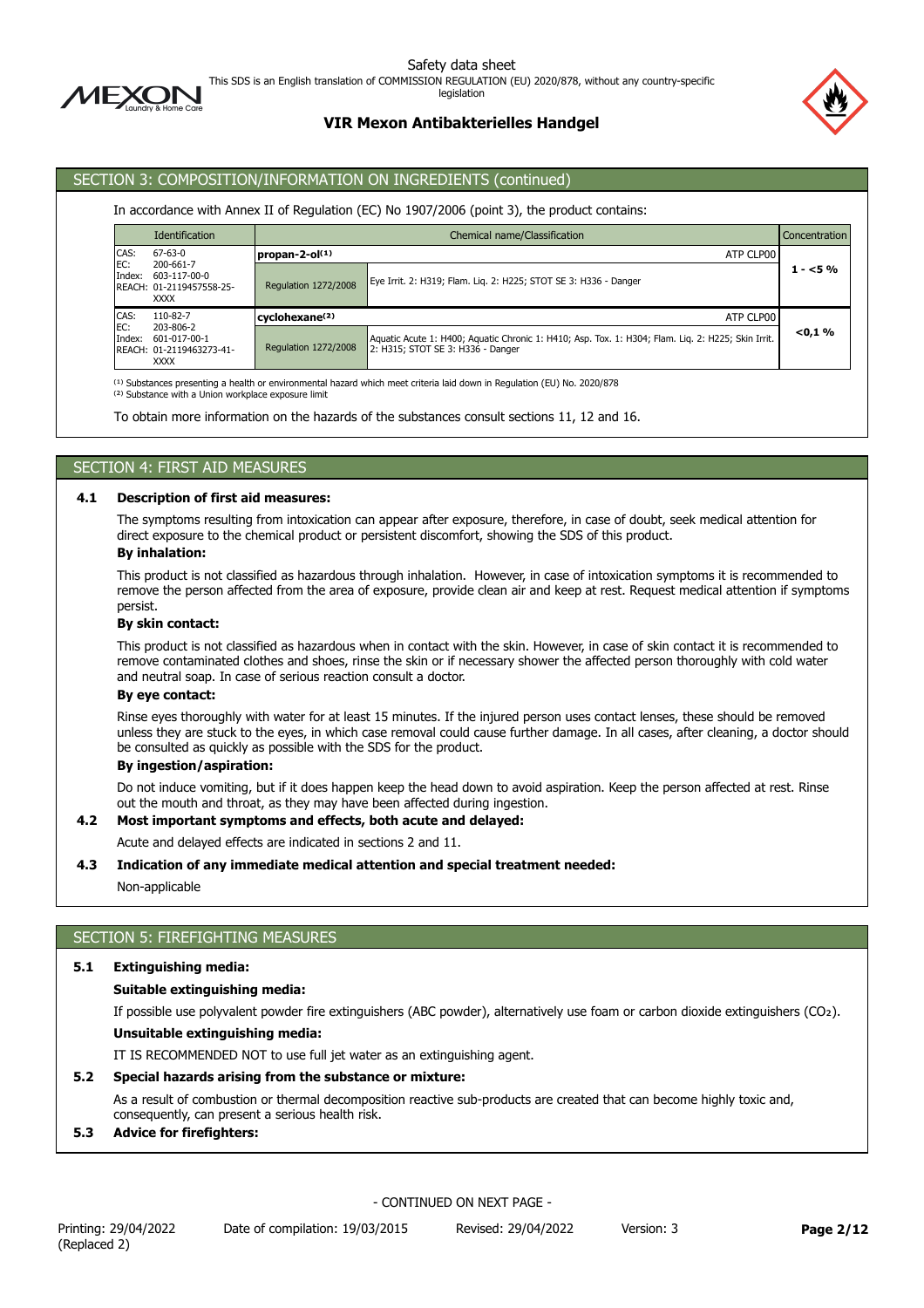

legislation

# **VIR Mexon Antibakterielles Handgel**



## SECTION 5: FIREFIGHTING MEASURES (continued)

Depending on the magnitude of the fire it may be necessary to use full protective clothing and self-contained breathing apparatus (SCBA). Minimum emergency facilities and equipment should be available (fire blankets, portable first aid kit,...) in accordance with Directive 89/654/EC.

#### **Additional provisions:**

Act in accordance with the Internal Emergency Plan and the Information Sheets on actions to take after an accident or other emergencies. Eliminate all sources of ignition. In case of fire, cool the storage containers and tanks for products susceptible to combustion, explosion or BLEVE as a result of high temperatures. Avoid spillage of the products used to extinguish the fire into an aqueous medium.

## SECTION 6: ACCIDENTAL RELEASE MEASURES

### **6.1 Personal precautions, protective equipment and emergency procedures:**

#### **For non-emergency personnel:**

Isolate leaks provided that there is no additional risk for the people performing this task. Evacuate the area and keep out those without protection. Personal protection equipment must be used against potential contact with the spilt product (See section 8). Above all prevent the formation of any vapour-air flammable mixtures, through either ventilation or the use of an inert medium. Remove any source of ignition. Eliminate electrostatic charges by interconnecting all the conductive surfaces on which static electricity could form, and also ensuring that all surfaces are connected to the ground.

#### **For emergency responders:**

See section 8.

### **6.2 Environmental precautions:**

This product is not classified as hazardous to the environment. Keep product away from drains, surface and underground water.

#### **6.3 Methods and material for containment and cleaning up:**

It is recommended:

Absorb the spillage using sand or inert absorbent and move it to a safe place. Do not absorb in sawdust or other combustible absorbents. For any concern related to disposal consult section 13.

### **6.4 Reference to other sections:**

See sections 8 and 13.

# SECTION 7: HANDLING AND STORAGE

### **7.1 Precautions for safe handling:**

A.- General precautions for safe use

Comply with the current legislation concerning the prevention of industrial risks. Keep containers hermetically sealed. Control spills and residues, destroying them with safe methods (section 6). Avoid leakages from the container. Maintain order and cleanliness where dangerous products are used.

B.- Technical recommendations for the prevention of fires and explosions

Transfer in well ventilated areas, preferably through localized extraction. Fully control sources of ignition (mobile phones, sparks,…) and ventilate during cleaning operations. Avoid the existence of dangerous atmospheres inside containers, applying inertization systems where possible. Transfer at a slow speed to avoid the creation of electrostatic charges. Against the possibility of electrostatic charges: ensure a perfect equipotential connection, always use groundings, do not wear work clothes made of acrylic fibres, preferably wearing cotton clothing and conductive footwear. Comply with the essential security requirements for equipment and systems defined in Directive 2014/34/EC (ATEX 100) and with the minimum requirements for protecting the security and health of workers under the selection criteria of Directive 1999/92/EC (ATEX 137). Consult section 10 for conditions and materials that should be avoided.

- C.- Technical recommendations on general occupational hygiene
- Do not eat or drink during the process, washing hands afterwards with suitable cleaning products.
- D.- Technical recommendations to prevent environmental risks

It is recommended to have absorbent material available at close proximity to the product (See subsection 6.3)

### **7.2 Conditions for safe storage, including any incompatibilities:**

- A.- Technical measures for storage
	- Minimum Temp.: 5 °C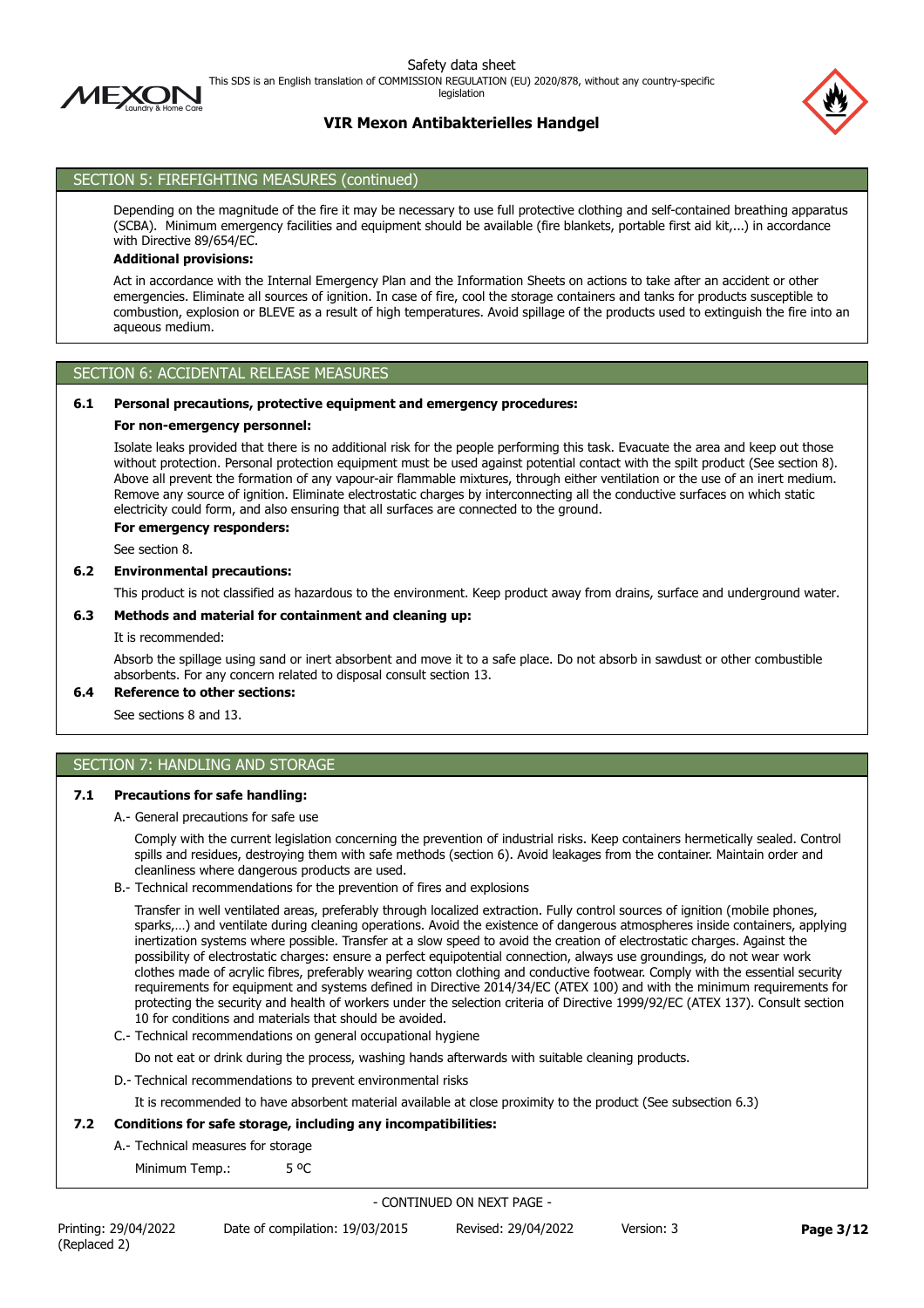

This SDS is an English translation of COMMISSION REGULATION (EU) 2020/878, without any country-specific

legislation

## **VIR Mexon Antibakterielles Handgel**



## SECTION 7: HANDLING AND STORAGE (continued)

Maximum time: 36 Months

### B.- General conditions for storage

Avoid sources of heat, radiation, static electricity and contact with food. For additional information see subsection 10.5

### **7.3 Specific end use(s):**

Except for the instructions already specified it is not necessary to provide any special recommendation regarding the uses of this product.

### SECTION 8: EXPOSURE CONTROLS/PERSONAL PROTECTION

### **8.1 Control parameters:**

Substances whose occupational exposure limits have to be monitored in the workplace (European OEL, not country-specific legislation):

Directive (EU) 2000/39, Directive 2004/37/EC,Directive (EU) 2006/15, Directive (EU) 2009/161, Directive (EU) 2017/164, Directive (EU) 2019/1831:

| <b>Identification</b>             | Occupational exposure limits       |         |                       |
|-----------------------------------|------------------------------------|---------|-----------------------|
| cyclohexane                       | IOELV (8h)                         | 200 ppm | 700 mg/m <sup>3</sup> |
| CAS: 110-82-7<br>203-806-2<br>FC. | <b>IOELV (STEL</b><br><b>191LL</b> |         |                       |

### **DNEL (Workers):**

|                       |                   | Short exposure         |                        | Long exposure        |                |
|-----------------------|-------------------|------------------------|------------------------|----------------------|----------------|
| <b>Identification</b> |                   | Systemic               | Local                  | Systemic             | Local          |
| propan-2-ol           | Oral              | Non-applicable         | Non-applicable         | Non-applicable       | Non-applicable |
| CAS: 67-63-0          | Dermal            | Non-applicable         | Non-applicable         | 888 mg/kg            | Non-applicable |
| EC: 200-661-7         | <b>Inhalation</b> | Non-applicable         | Non-applicable         | 500 mg/m $3$         | Non-applicable |
| cyclohexane           | Oral              | Non-applicable         | Non-applicable         | Non-applicable       | Non-applicable |
| CAS: 110-82-7         | Dermal            | Non-applicable         | Non-applicable         | 2016 mg/kg           | Non-applicable |
| EC: 203-806-2         | <b>Inhalation</b> | 1400 mg/m <sup>3</sup> | 1400 mg/m <sup>3</sup> | $700 \text{ mg/m}^3$ | 700 mg/m $3$   |

### **DNEL (General population):**

|                       |            | Short exposure        |                       | Long exposure           |                |
|-----------------------|------------|-----------------------|-----------------------|-------------------------|----------------|
| <b>Identification</b> |            | Systemic              | Local                 | Systemic                | Local          |
| propan-2-ol           | Oral       | Non-applicable        | Non-applicable        | 26 mg/kg                | Non-applicable |
| CAS: 67-63-0          | Dermal     | Non-applicable        | Non-applicable        | 319 mg/kg               | Non-applicable |
| EC: 200-661-7         | Inhalation | Non-applicable        | Non-applicable        | $89 \text{ mg/m}^3$     | Non-applicable |
| cyclohexane           | Oral       | Non-applicable        | Non-applicable        | 59,4 mg/kg              | Non-applicable |
| CAS: 110-82-7         | Dermal     | Non-applicable        | Non-applicable        | 1186 mg/kg              | Non-applicable |
| EC: 203-806-2         | Inhalation | 412 mg/m <sup>3</sup> | 412 mg/m <sup>3</sup> | $206$ mg/m <sup>3</sup> | 206 mg/m $3$   |

**PNEC:**

| <b>Identification</b> |                     |                |                         |             |
|-----------------------|---------------------|----------------|-------------------------|-------------|
| propan-2-ol           | <b>STP</b>          | 2251 mg/L      | Fresh water             | 140,9 mg/L  |
| CAS: 67-63-0          | Soil                | 28 mg/kg       | <b>Marine water</b>     | 140,9 mg/L  |
| EC: 200-661-7         | Intermittent        | 140,9 mg/L     | Sediment (Fresh water)  | 552 mg/kg   |
|                       | Oral                | $0,16$ g/kg    | Sediment (Marine water) | 552 mg/kg   |
| cyclohexane           | <b>STP</b>          | 3,24 mg/L      | Fresh water             | 0,207 mg/L  |
| CAS: 110-82-7         | Soil                | 3,38 mg/kg     | <b>Marine water</b>     | 0,207 mg/L  |
| EC: 203-806-2         | <b>Intermittent</b> | 0,207 mg/L     | Sediment (Fresh water)  | 16,68 mg/kg |
|                       | Oral                | Non-applicable | Sediment (Marine water) | 16,68 mg/kg |

## **8.2 Exposure controls:**

A.- Individual protection measures, such as personal protective equipment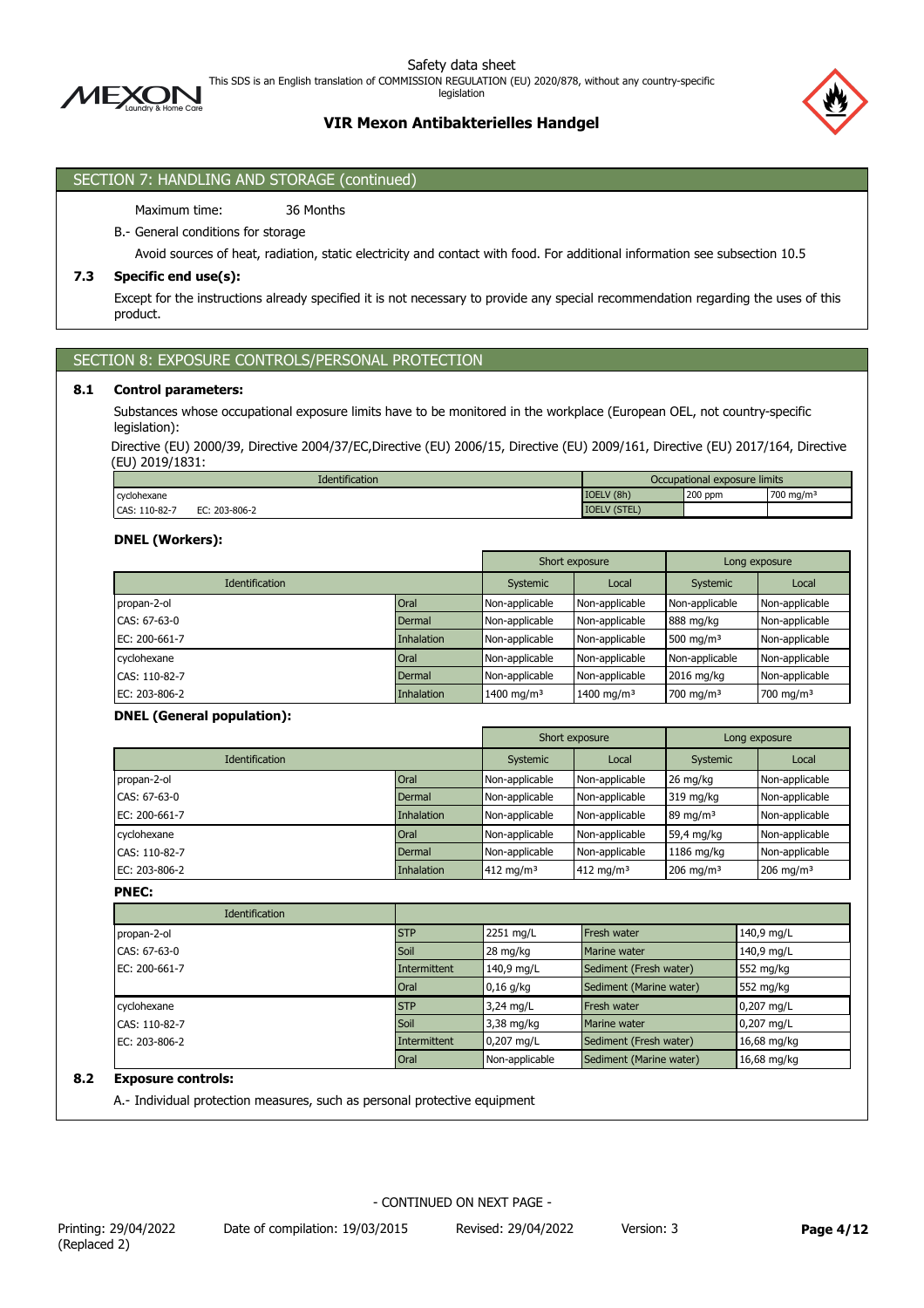

This SDS is an English translation of COMMISSION REGULATION (EU) 2020/878, without any country-specific

legislation

## **VIR Mexon Antibakterielles Handgel**



## SECTION 8: EXPOSURE CONTROLS/PERSONAL PROTECTION (continued)

As a preventative measure it is recommended to use basic Personal Protective Equipment, with the corresponding <<CE marking>> in accordance with Regulation (EU) 2016/425. For more information on Personal Protective Equipment (storage, use, cleaning, maintenance, class of protection,…) consult the information leaflet provided by the manufacturer. For more information see subsection 7.1. All information contained herein is a recommendation which needs some specification from the labour risk prevention services as it is not known whether the company has additional measures at its disposal. B.- Respiratory protection The use of protection equipment will be necessary if a mist forms or if the occupational exposure limits are exceeded. C.- Specific protection for the hands Non-applicable D.- Eye and face protection Non-applicable

E.- Body protection

Non-applicable

F.- Additional emergency measures

It is not necessary to take additional emergency measures.

#### **Environmental exposure controls:**

In accordance with the community legislation for the protection of the environment it is recommended to avoid environmental spillage of both the product and its container. For additional information see subsection 7.1.D

# **Volatile organic compounds:**

With regard to Directive 2010/75/EU, this product has the following characteristics:

| $V.O.C.$ (Supply):                 | 61,87 % weight |
|------------------------------------|----------------|
| V.O.C. density at 20 $^{\circ}$ C: | Non-applicable |
| Average carbon number:             | 2.02           |
| Average molecular weight:          | 46,39 g/mol    |

# SECTION 9: PHYSICAL AND CHEMICAL PROPERTIES

### **9.1 Information on basic physical and chemical properties:**

For complete information see the product datasheet.

| Appearance: |  |
|-------------|--|
|-------------|--|

| Physical state at 20 °C:                                                                           | Liquid                 |
|----------------------------------------------------------------------------------------------------|------------------------|
| Appearance:                                                                                        | Gel                    |
| Colour:                                                                                            | Colourless             |
| Odour:                                                                                             | Aromatic               |
| Odour threshold:                                                                                   | Non-applicable *       |
| Volatility:                                                                                        |                        |
| Boiling point at atmospheric pressure:                                                             | 85 °C                  |
| Vapour pressure at 20 °C:                                                                          | 4027 Pa                |
| Vapour pressure at 50 °C:                                                                          | 19696,94 Pa (19,7 kPa) |
| Evaporation rate at 20 °C:                                                                         | Non-applicable *       |
| <b>Product description:</b>                                                                        |                        |
| Density at 20 °C:                                                                                  | Non-applicable *       |
| Relative density at 20 °C.                                                                         | $0,886 - 0,906$        |
| Dynamic viscosity at 20 °C:                                                                        | Non-applicable *       |
| Kinematic viscosity at 20 °C:                                                                      | Non-applicable *       |
| *Not relevant due to the nature of the product, not providing information property of its hazards. |                        |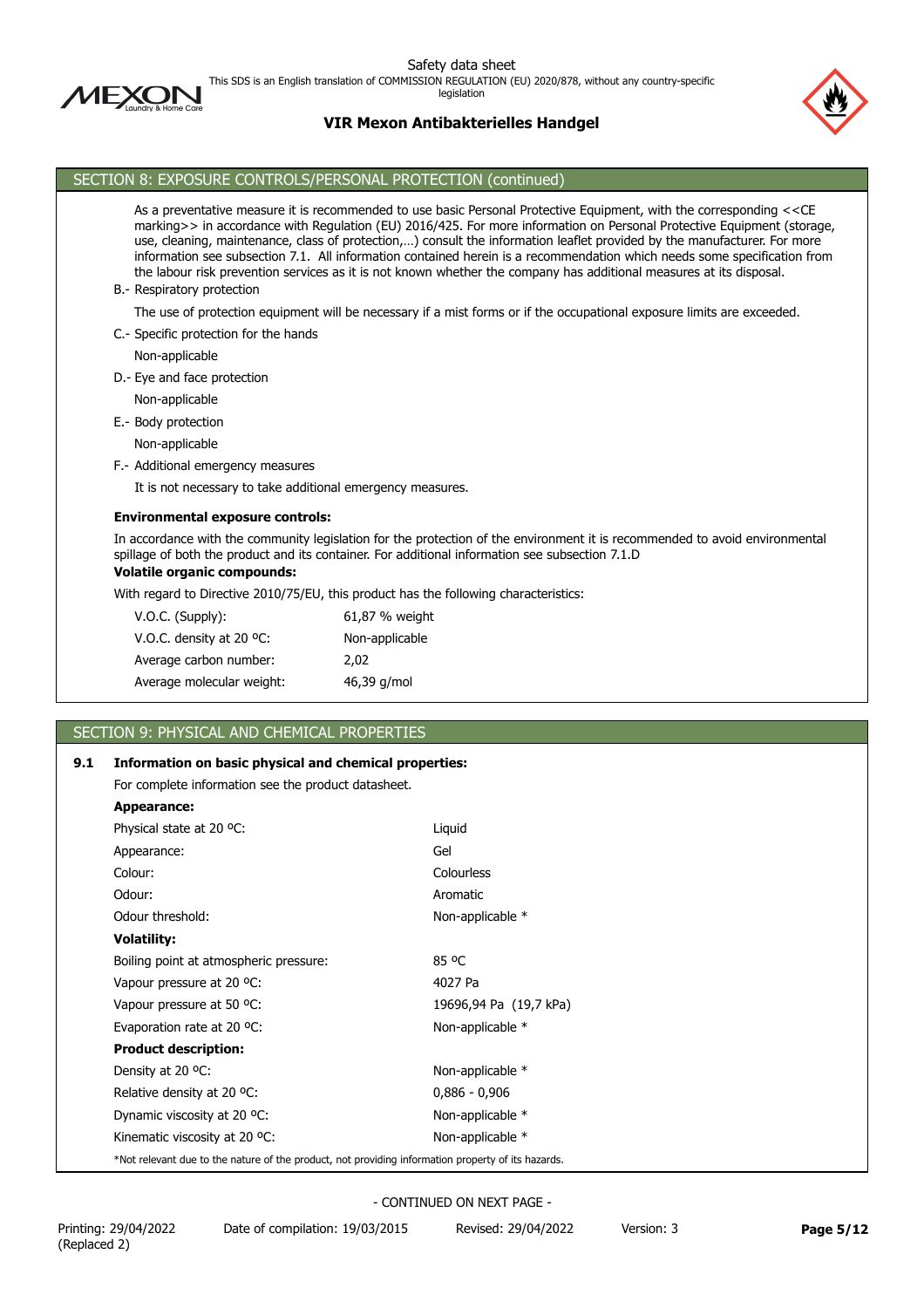

Safety data sheet This SDS is an English translation of COMMISSION REGULATION (EU) 2020/878, without any country-specific legislation

# **VIR Mexon Antibakterielles Handgel**



|     | SECTION 9: PHYSICAL AND CHEMICAL PROPERTIES (continued)                                            |                  |
|-----|----------------------------------------------------------------------------------------------------|------------------|
|     | Kinematic viscosity at 40 °C:                                                                      | Non-applicable * |
|     | Concentration:                                                                                     | Non-applicable * |
|     | pH:                                                                                                | $6 - 8$          |
|     | Vapour density at 20 °C:                                                                           | Non-applicable * |
|     | Partition coefficient n-octanol/water 20 °C:                                                       | Non-applicable * |
|     | Solubility in water at 20 °C:                                                                      | Non-applicable * |
|     | Solubility properties:                                                                             | Non-applicable * |
|     | Decomposition temperature:                                                                         | Non-applicable * |
|     | Melting point/freezing point:                                                                      | Non-applicable * |
|     | <b>Flammability:</b>                                                                               |                  |
|     | Flash Point:                                                                                       | 23 °C            |
|     | Flammability (solid, gas):                                                                         | Non-applicable * |
|     | Autoignition temperature:                                                                          | 260 °C           |
|     | Lower flammability limit:                                                                          | Not available    |
|     | Upper flammability limit:                                                                          | Not available    |
|     | <b>Particle characteristics:</b>                                                                   |                  |
|     | Median equivalent diameter:                                                                        | Non-applicable   |
| 9.2 | <b>Other information:</b>                                                                          |                  |
|     | Information with regard to physical hazard classes:                                                |                  |
|     | Explosive properties:                                                                              | Non-applicable * |
|     | Oxidising properties:                                                                              | Non-applicable * |
|     | Corrosive to metals:                                                                               | Non-applicable * |
|     | Heat of combustion:                                                                                | Non-applicable * |
|     | Aerosols-total percentage (by mass) of flammable<br>components:                                    | Non-applicable * |
|     | <b>Other safety characteristics:</b>                                                               |                  |
|     | Surface tension at 20 °C:                                                                          | Non-applicable * |
|     | Refraction index:                                                                                  | Non-applicable * |
|     | *Not relevant due to the nature of the product, not providing information property of its hazards. |                  |

| SECTION 10: STABILITY AND REACTIVITY |
|--------------------------------------|
| 10.1 Reactivity:                     |

No hazardous reactions are expected because the product is stable under recommended storage conditions. See section 7.

## **10.2 Chemical stability:**

Chemically stable under the indicated conditions of storage, handling and use.

## **10.3 Possibility of hazardous reactions:**

Under the specified conditions, hazardous reactions that lead to excessive temperatures or pressure are not expected.

### **10.4 Conditions to avoid:**

Applicable for handling and storage at room temperature:

| Shock and friction      | Contact with air | Increase in temperature | Sunlight            | <b>Humidity</b> |  |  |  |
|-------------------------|------------------|-------------------------|---------------------|-----------------|--|--|--|
| Not applicable          | Not applicable   | Risk of combustion      | Avoid direct impact | Not applicable  |  |  |  |
| Incompatible materials: |                  |                         |                     |                 |  |  |  |

|          | Water<br>Acids     |                | Oxidising materials | Combustible materials | <b>Others</b>                 |
|----------|--------------------|----------------|---------------------|-----------------------|-------------------------------|
|          | Avoid strong acids | Not applicable | Avoid direct impact | Not applicable        | Avoid alkalis or strong bases |
| ---<br>. |                    |                |                     |                       |                               |

## **10.6 Hazardous decomposition products:**

- CONTINUED ON NEXT PAGE -

**10.5 Incompatible materials:**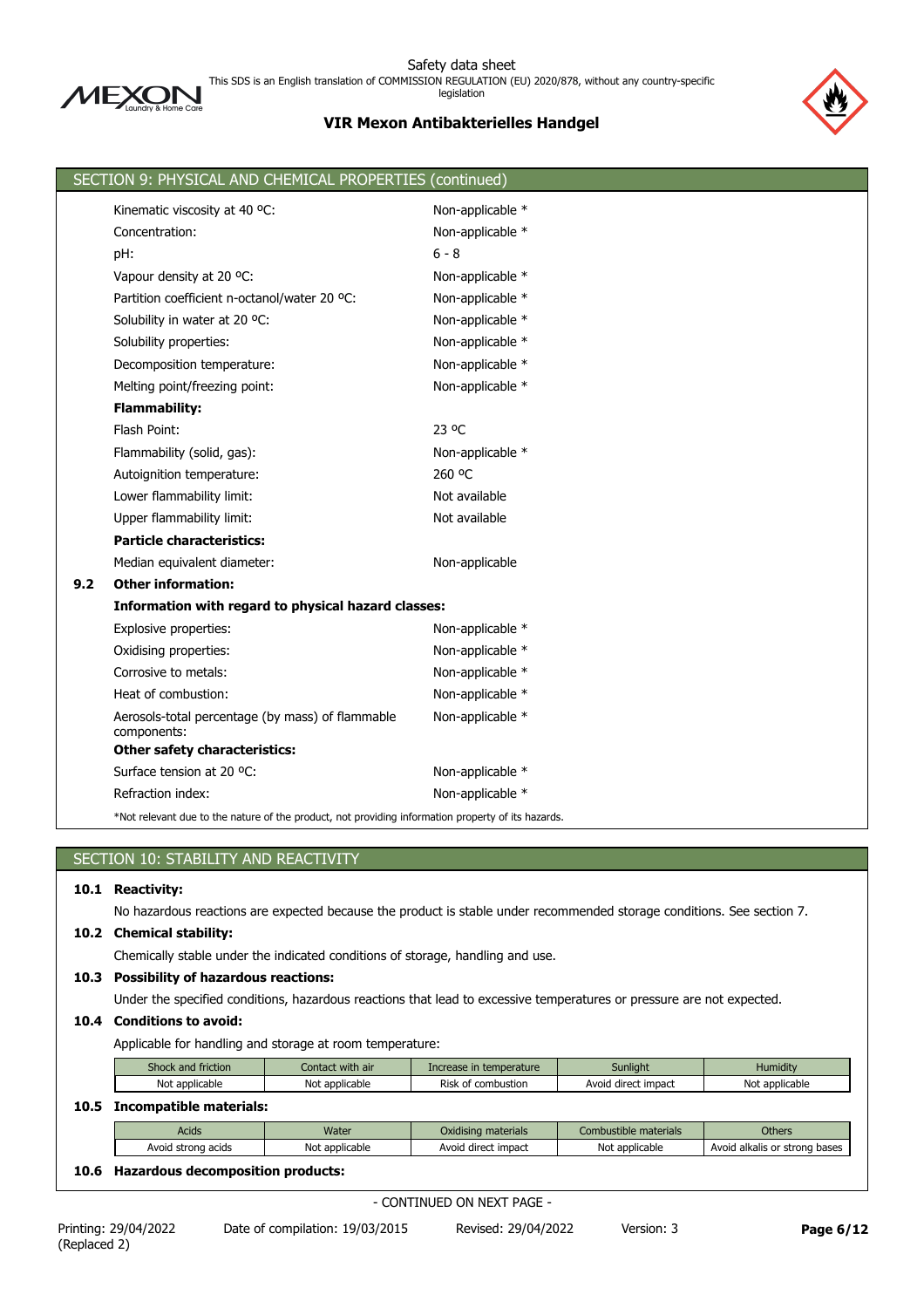

This SDS is an English translation of COMMISSION REGULATION (EU) 2020/878, without any country-specific

legislation

# **VIR Mexon Antibakterielles Handgel**



# SECTION 10: STABILITY AND REACTIVITY (continued)

See subsection 10.3, 10.4 and 10.5 to find out the specific decomposition products. Depending on the decomposition conditions, complex mixtures of chemical substances can be released: carbon dioxide (CO2), carbon monoxide and other organic compounds.

## SECTION 11: TOXICOLOGICAL INFORMATION

#### **11.1 Information on hazard classes as defined in Regulation (EC) No 1272/2008:**

The experimental information related to the toxicological properties of the product itself is not available

#### **Dangerous health implications:**

In case of exposure that is repetitive, prolonged or at concentrations higher than the recommended occupational exposure limits, adverse effects on health may result, depending on the means of exposure:

A- Ingestion (acute effect):

- Acute toxicity : Based on available data, the classification criteria are not met, as it does not contain substances classified as hazardous for consumption. For more information see section 3

- Corrosivity/Irritability: Based on available data, the classification criteria are not met. However, it does contain substances classified as hazardous for this effect. For more information see section 3.

B- Inhalation (acute effect):

- Acute toxicity : Based on available data, the classification criteria are not met, as it does not contain substances classified as hazardous for inhalation. For more information see section 3.

- Corrosivity/Irritability: Based on available data, the classification criteria are not met, as it does not contain substances classified as hazardous for this effect. For more information see section 3.
- C- Contact with the skin and the eyes (acute effect):

- Contact with the skin: Based on available data, the classification criteria are not met. However, it contains substances classified as hazardous for skin contact. For more information see section 3.

- Contact with the eyes: Based on available data, the classification criteria are not met. However, it does contain substances classified as hazardous for this effect. For more information see section 3.
- D- CMR effects (carcinogenicity, mutagenicity and toxicity to reproduction):
	- Carcinogenicity: Based on available data, the classification criteria are not met, as it does not contain substances classified as hazardous for the effects mentioned. For more information see section 3.

IARC: ethanol (1); propan-2-ol (3)

- Mutagenicity: Based on available data, the classification criteria are not met, as it does not contain substances classified as hazardous for this effect. For more information see section 3.

- Reproductive toxicity: Based on available data, the classification criteria are not met, as it does not contain substances classified as hazardous for this effect. For more information see section 3.
- E- Sensitizing effects:
	- Respiratory: Based on available data, the classification criteria are not met, as it does not contain substances classified as hazardous with sensitising effects. For more information see section 3.
	- Skin: Based on available data, the classification criteria are not met, as it does not contain substances classified as hazardous for this effect. For more information see section 3.
- F- Specific target organ toxicity (STOT) single exposure:

Based on available data, the classification criteria are not met. However, it contains substances classified as hazardous for inhalation. For more information see section 3.

- G- Specific target organ toxicity (STOT)-repeated exposure:
	- Specific target organ toxicity (STOT)-repeated exposure: Based on available data, the classification criteria are not met, as it does not contain substances classified as hazardous for this effect. For more information see section 3.
	- Skin: Based on available data, the classification criteria are not met, as it does not contain substances classified as hazardous for this effect. For more information see section 3.
- H- Aspiration hazard:

Based on available data, the classification criteria are not met. However, it does contain substances classified as hazardous for this effect. For more information see section 3.

### **Other information:**

Non-applicable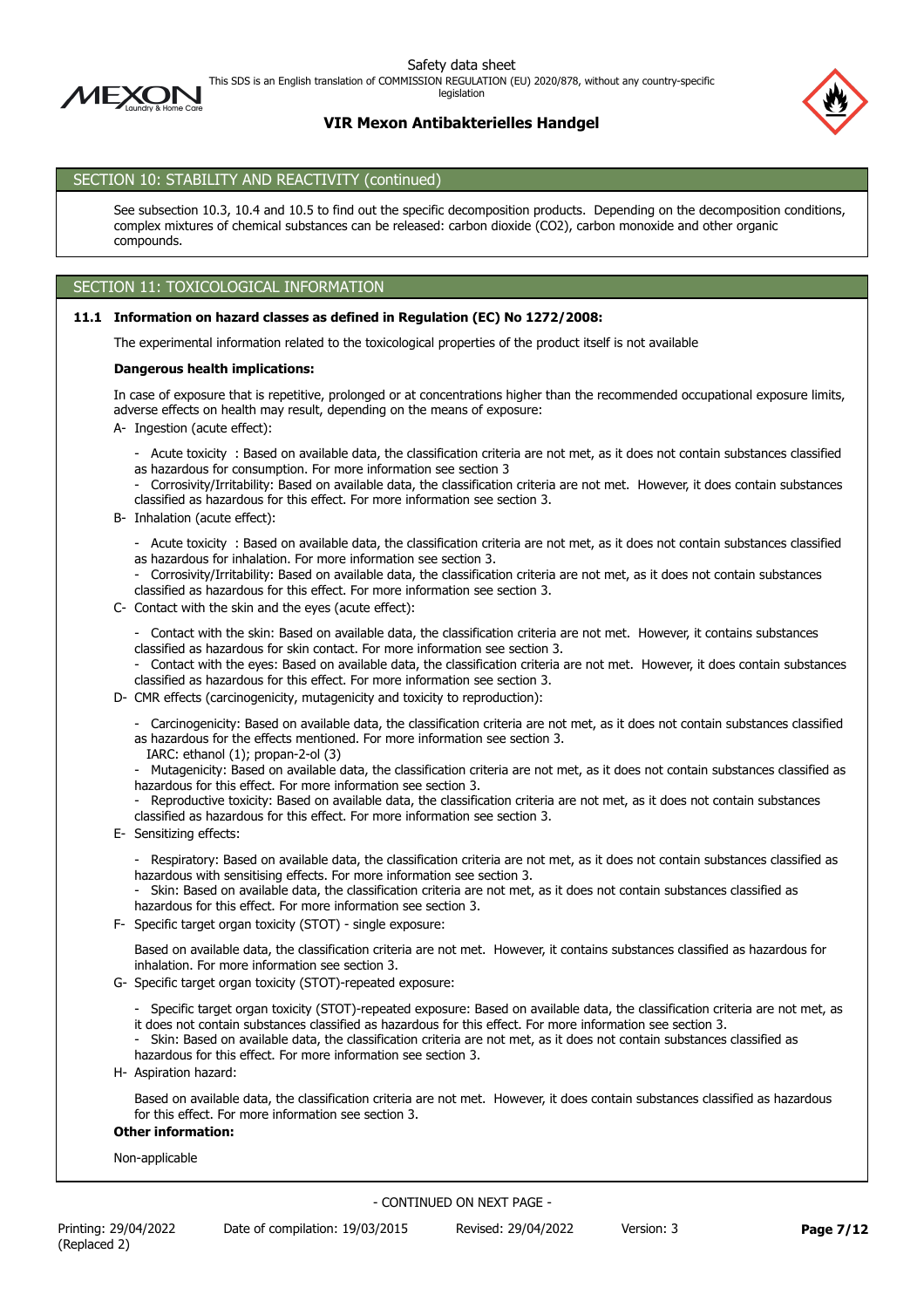

This SDS is an English translation of COMMISSION REGULATION (EU) 2020/878, without any country-specific

legislation

# **VIR Mexon Antibakterielles Handgel**



# SECTION 11: TOXICOLOGICAL INFORMATION (continued)

### **Specific toxicology information on the substances:**

|               | <b>Identification</b> |                 | Acute toxicity  |     |  |  |
|---------------|-----------------------|-----------------|-----------------|-----|--|--|
| propan-2-ol   |                       | LD50 oral       | 5280 mg/kg      |     |  |  |
| CAS: 67-63-0  |                       | LD50 dermal     | 12800 mg/kg     | Rat |  |  |
| EC: 200-661-7 |                       | LC50 inhalation | 72,6 mg/L (4 h) | Rat |  |  |
| cyclohexane   |                       | LD50 oral       | 5100 mg/kg      | Rat |  |  |
| CAS: 110-82-7 |                       | LD50 dermal     | Non-applicable  |     |  |  |
| EC: 203-806-2 |                       | LC50 inhalation | Non-applicable  |     |  |  |

# **11.2 Information on other hazards:**

### **Endocrine disrupting properties**

Endocrine-disrupting properties: The product fails to meet the criteria.

#### **Other information**

Non-applicable

# SECTION 12: ECOLOGICAL INFORMATION

The experimental information related to the eco-toxicological properties of the product itself is not available

### **12.1 Toxicity:**

### **Acute toxicity:**

| Identification              |             | Concentration     | <b>Species</b>          | Genus      |  |
|-----------------------------|-------------|-------------------|-------------------------|------------|--|
| LC50<br>propan-2-ol         |             | 9640 mg/L (96 h)  | Pimephales promelas     | Fish       |  |
| <b>EC50</b><br>CAS: 67-63-0 |             | 13299 mg/L (48 h) | Daphnia magna           | Crustacean |  |
| EC: 200-661-7               | <b>EC50</b> | 1000 mg/L (72 h)  | Scenedesmus subspicatus | Algae      |  |
| cyclohexane                 | LC50        | $>0.1 - 1$ (96 h) |                         | Fish       |  |
| CAS: 110-82-7               | <b>EC50</b> | $>0.1 - 1$ (48 h) |                         | Crustacean |  |
| EC: 203-806-2               | <b>EC50</b> | $>0.1 - 1(72 h)$  |                         | Algae      |  |

### **12.2 Persistence and degradability:**

| <b>Identification</b> | Degradability    |               | Biodegradability |            |  |
|-----------------------|------------------|---------------|------------------|------------|--|
| propan-2-ol           | BOD <sub>5</sub> | $1,19$ g O2/g | Concentration    | $100$ mg/L |  |
| CAS: 67-63-0          | <b>COD</b>       | $2,23$ g O2/g | Period           | 14 days    |  |
| EC: 200-661-7         | BOD5/COD         | 0,53          | % Biodegradable  | 86%        |  |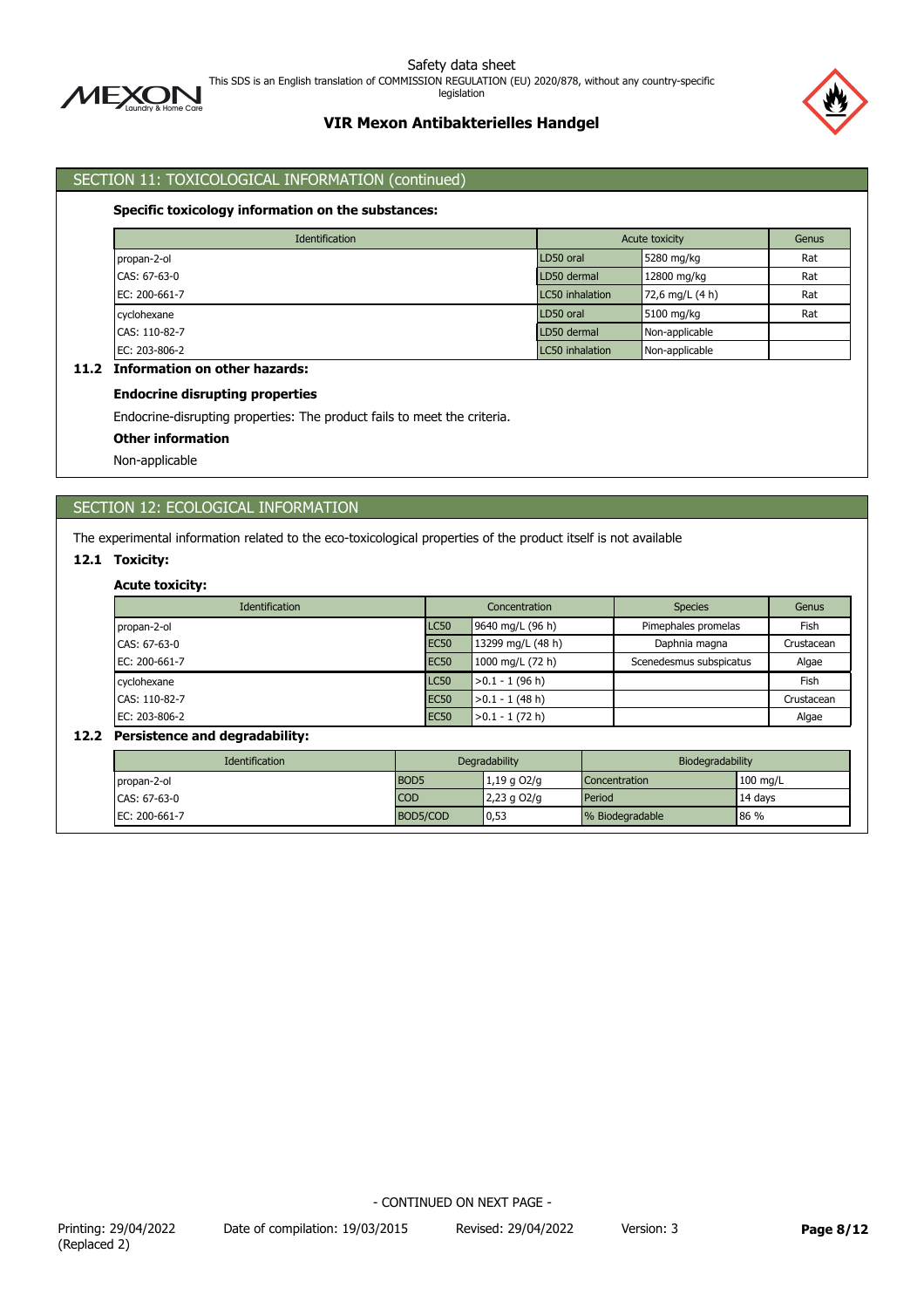

This SDS is an English translation of COMMISSION REGULATION (EU) 2020/878, without any country-specific

legislation

# **VIR Mexon Antibakterielles Handgel**



| Identification                    |  | Degradability    |                |                                  | Biodegradability |  |          |
|-----------------------------------|--|------------------|----------------|----------------------------------|------------------|--|----------|
| cyclohexane                       |  | BOD <sub>5</sub> | Non-applicable |                                  | Concentration    |  | 100 mg/L |
| CAS: 110-82-7                     |  | <b>COD</b>       | Non-applicable |                                  | Period           |  | 28 days  |
| EC: 203-806-2                     |  | BOD5/COD         | Non-applicable |                                  | % Biodegradable  |  | $0\%$    |
| <b>Bioaccumulative potential:</b> |  |                  |                |                                  |                  |  |          |
| Identification                    |  |                  |                | <b>Bioaccumulation potential</b> |                  |  |          |
| propan-2-ol                       |  |                  |                | <b>BCF</b>                       |                  |  |          |
| CAS: 67-63-0                      |  |                  | Pow Log        | 0.05                             |                  |  |          |
| EC: 200-661-7                     |  |                  |                | Potential                        | Low              |  |          |
| cyclohexane                       |  |                  |                | <b>BCF</b>                       | 66               |  |          |
| CAS: 110-82-7                     |  |                  |                | Pow Log                          | 3.44             |  |          |
| EC: 203-806-2                     |  |                  |                | Potential                        | Moderate         |  |          |

### **12.4 Mobility in soil:**

| Identification |                   | Absorption/desorption | Volatility |                                 |  |
|----------------|-------------------|-----------------------|------------|---------------------------------|--|
| propan-2-ol    | <b>Koc</b>        | 1.5                   | Henry      | 8,207E-1 Pa·m <sup>3</sup> /mol |  |
| CAS: 67-63-0   | <b>Conclusion</b> | Very High             | Dry soil   | Yes                             |  |
| EC: 200-661-7  | Surface tension   | 2,24E-2 N/m (25 °C)   | Moist soil | Yes                             |  |
| cyclohexane    | <b>Koc</b>        | Non-applicable        | Henry      | Non-applicable                  |  |
| CAS: 110-82-7  | Conclusion        | Non-applicable        | Drv soil   | Non-applicable                  |  |
| EC: 203-806-2  | Surface tension   | 2,465E-2 N/m (25 °C)  | Moist soil | Non-applicable                  |  |

# **12.5 Results of PBT and vPvB assessment:**

Product fails to meet PBT/vPvB criteria

SECTION 12: ECOLOGICAL INFORMATION (continued)

#### **12.6 Endocrine disrupting properties:**

Endocrine-disrupting properties: The product fails to meet the criteria.

#### **12.7 Other adverse effects:**

Not described

# SECTION 13: DISPOSAL CONSIDERATIONS

#### **13.1 Waste treatment methods:**

| Code      | <b>Description</b> | Waste class (Regulation (EU) No<br>1357/2014) |
|-----------|--------------------|-----------------------------------------------|
| 20 01 19* | Pesticides         | Dangerous                                     |

### **Type of waste (Regulation (EU) No 1357/2014):**

HP3 Flammable

#### **Waste management (disposal and evaluation):**

Consult the authorized waste service manager on the assessment and disposal operations in accordance with Annex 1 and Annex 2 (Directive 2008/98/EC). As under 15 01 (2014/955/EC) of the code and in case the container has been in direct contact with the product, it will be processed the same way as the actual product. Otherwise, it will be processed as non-dangerous residue. Waste should not be disposed of to drains. See paragraph 6.2.

### **Regulations related to waste management:**

In accordance with Annex II of Regulation (EC) No 1907/2006 (REACH) the community or state provisions related to waste management are stated

Community legislation: Directive 2008/98/EC, 2014/955/EU, Regulation (EU) No 1357/2014

## SECTION 14: TRANSPORT INFORMATION

### **Transport of dangerous goods by land:**

With regard to ADR 2021 and RID 2021: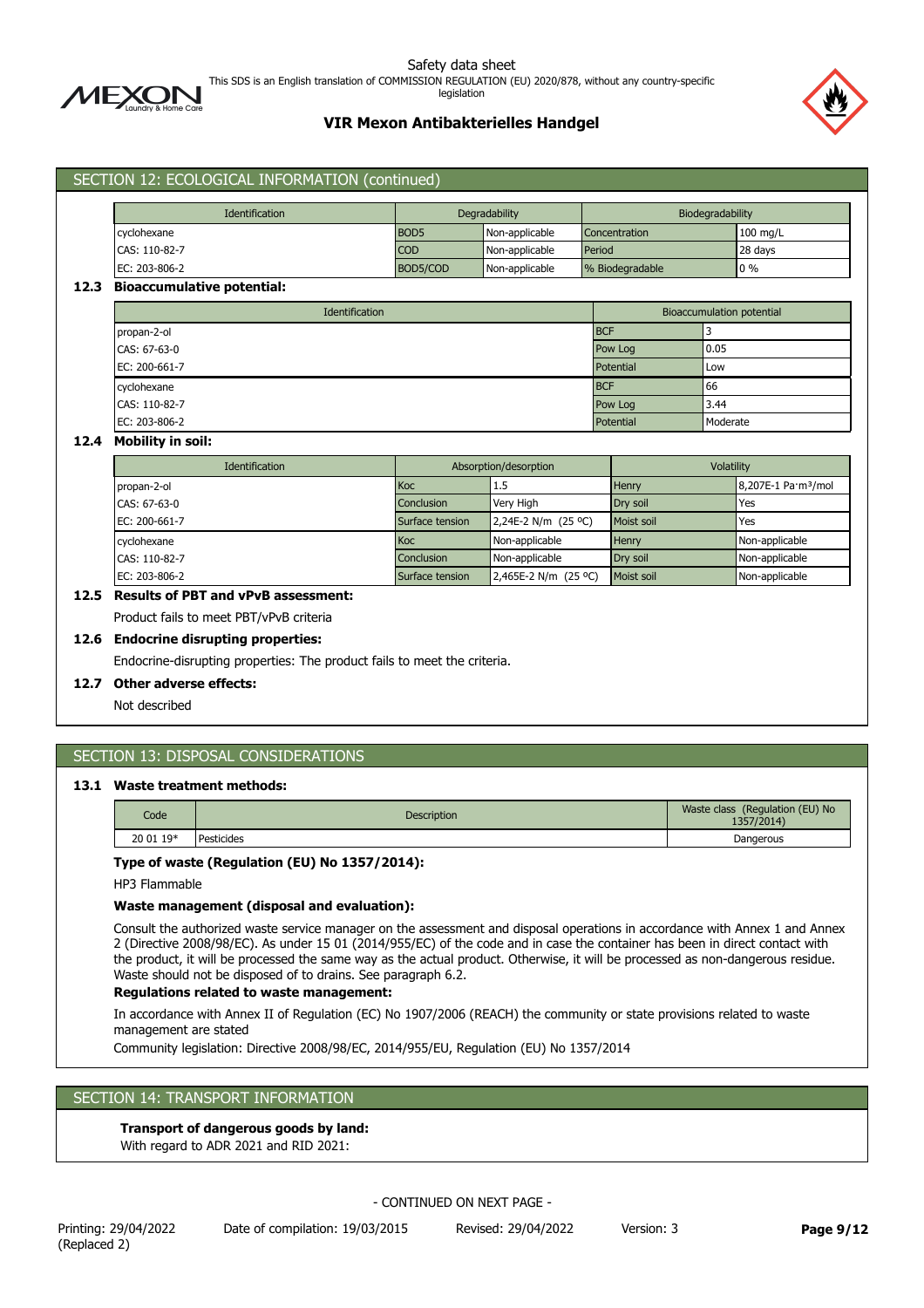

This SDS is an English translation of COMMISSION REGULATION (EU) 2020/878, without any country-specific

legislation



# **VIR Mexon Antibakterielles Handgel**

|                                | SECTION 14: TRANSPORT INFORMATION (continued)        |                         |
|--------------------------------|------------------------------------------------------|-------------------------|
|                                | 14.1 UN number or ID number:                         | <b>UN1170</b>           |
|                                | 14.2 UN proper shipping name:                        | ETHANOL (ETHYL ALCOHOL) |
|                                | 14.3 Transport hazard class(es):                     | 3                       |
|                                | Labels:                                              | 3                       |
|                                | 14.4 Packing group:                                  | Ш                       |
|                                | 14.5 Environmental hazards:                          | No                      |
|                                | 14.6 Special precautions for user                    |                         |
|                                | Special regulations:                                 | 144, 601                |
|                                | Tunnel restriction code:                             | D/E                     |
|                                | Physico-Chemical properties:                         | see section 9           |
|                                | Limited quantities:                                  | 5L                      |
|                                | 14.7 Maritime transport in bulk                      | Non-applicable          |
|                                | according to IMO                                     |                         |
|                                | instruments:                                         |                         |
|                                | Transport of dangerous goods by sea:                 |                         |
| With regard to IMDG 39-18:     |                                                      |                         |
|                                | 14.1 UN number or ID number:                         | <b>UN1170</b>           |
|                                | 14.2 UN proper shipping name:                        | ETHANOL (ETHYL ALCOHOL) |
|                                | 14.3 Transport hazard class(es):                     | 3                       |
|                                | Labels:                                              | 3                       |
|                                | 14.4 Packing group:                                  | Ш                       |
|                                | 14.5 Marine pollutant:                               | No                      |
|                                | 14.6 Special precautions for user                    |                         |
|                                | Special regulations:                                 | 144, 223                |
|                                | EmS Codes:                                           | $F-E, S-D$              |
|                                | Physico-Chemical properties:                         | see section 9           |
|                                | Limited quantities:                                  | 5 L                     |
|                                | Segregation group:                                   | Non-applicable          |
|                                | 14.7 Maritime transport in bulk                      | Non-applicable          |
|                                | according to IMO<br>instruments:                     |                         |
|                                | Transport of dangerous goods by air:                 |                         |
| With regard to IATA/ICAO 2022: |                                                      |                         |
|                                |                                                      |                         |
|                                | 14.1 UN number or ID number:                         | <b>UN1170</b>           |
|                                | 14.2 UN proper shipping name:                        | ETHANOL (ETHYL ALCOHOL) |
|                                | 14.3 Transport hazard class(es):                     | 3                       |
|                                | Labels:                                              | 3                       |
|                                | 14.4 Packing group:<br><b>Environmental hazards:</b> | III                     |
|                                | 14.5<br>14.6 Special precautions for user            | No                      |
|                                | Physico-Chemical properties:                         | see section 9           |
|                                |                                                      |                         |
|                                | 14.7 Maritime transport in bulk<br>according to IMO  | Non-applicable          |
|                                | instruments:                                         |                         |
|                                |                                                      |                         |

# SECTION 15: REGULATORY INFORMATION

**15.1 Safety, health and environmental regulations/legislation specific for the substance or mixture:** Composition of the active ingredients (Regulation (EU) No 528/2012): ethanol (60.606%); propan-2-ol (1.26%) Candidate substances for authorisation under the Regulation (EC) No 1907/2006 (REACH): Non-applicable Substances included in Annex XIV of REACH ("Authorisation List") and sunset date: Non-applicable Regulation (EC) No 1005/2009, about substances that deplete the ozone layer: Non-applicable

### - CONTINUED ON NEXT PAGE -

Printing: 29/04/2022 Date of compilation: 19/03/2015 Revised: 29/04/2022 Version: 3 **Page 10/12**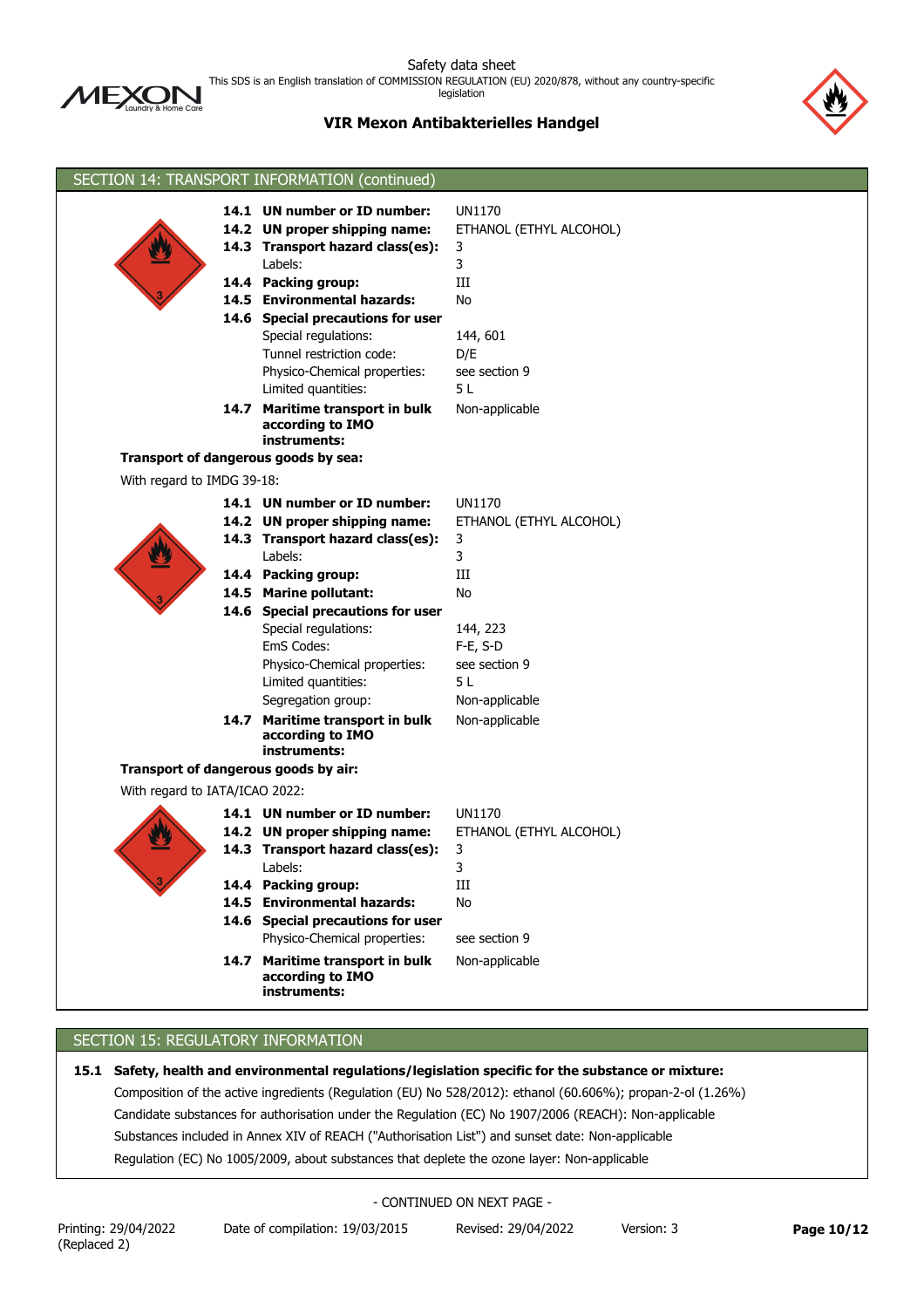

This SDS is an English translation of COMMISSION REGULATION (EU) 2020/878, without any country-specific

legislation



## **VIR Mexon Antibakterielles Handgel**

## SECTION 15: REGULATORY INFORMATION (continued)

Article 95, REGULATION (EU) No 528/2012: propan-2-ol (Product-type 1, 2, 4)

REGULATION (EU) No 649/2012, in relation to the import and export of hazardous chemical products: Non-applicable

### **Seveso III:**

| Section          | <b>Description</b> | Lower-tier<br>requirements | Upper-tier<br>requirements |
|------------------|--------------------|----------------------------|----------------------------|
| P <sub>5</sub> c | LAMMABLE LIOUIDS   | 5000                       | 50000                      |

**Limitations to commercialisation and the use of certain dangerous substances and mixtures (Annex XVII REACH, etc ….):**

Shall not be used in:

—ornamental articles intended to produce light or colour effects by means of different phases, for example in ornamental lamps and ashtrays,

—tricks and jokes,

—games for one or more participants, or any article intended to be used as such, even with ornamental aspects.

### **Specific provisions in terms of protecting people or the environment:**

It is recommended to use the information included in this safety data sheet as a basis for conducting workplace-specific risk assessments in order to establish the necessary risk prevention measures for the handling, use, storage and disposal of this product.

#### **Other legislation:**

The product could be affected by sectorial legislation

Regulation (EU) No 528/2012 of the European Parliament and of the Council of 22 May 2012 concerning the making available on the market and use of biocidal products

### **15.2 Chemical safety assessment:**

The supplier has not carried out evaluation of chemical safety.

### SECTION 16: OTHER INFORMATION

#### **Legislation related to safety data sheets:**

The SDS shall be supplied in an official language of the country where the product is placed on the market. This safety data sheet has been designed in accordance with ANNEX II-Guide to the compilation of safety data sheets of Regulation (EC) No 1907/2006 (COMMISSION REGULATION (EU) 2020/878).

### **Modifications related to the previous Safety Data Sheet which concerns the ways of managing risks.:**

COMMISSION REGULATION (EU) 2020/878

CLP Regulation (EC) No 1272/2008 (SECTION 2, SECTION 16):

· Precautionary statements

### **Texts of the legislative phrases mentioned in section 2:**

H226: Flammable liquid and vapour.

### **Texts of the legislative phrases mentioned in section 3:**

The phrases indicated do not refer to the product itself; they are present merely for informative purposes and refer to the individual components which appear in section 3

### **CLP Regulation (EC) No 1272/2008:**

Aquatic Acute 1: H400 - Very toxic to aquatic life.

Aquatic Chronic 1: H410 - Very toxic to aquatic life with long lasting effects.

Asp. Tox. 1: H304 - May be fatal if swallowed and enters airways.

Eye Irrit. 2: H319 - Causes serious eye irritation.

Flam. Liq. 2: H225 - Highly flammable liquid and vapour.

Skin Irrit. 2: H315 - Causes skin irritation.

STOT SE 3: H336 - May cause drowsiness or dizziness.

### **Classification procedure:**

Flam. Liq. 3: Calculation method (2.6.4.3)

#### **Advice related to training:**

Training is recommended in order to prevent industrial risks for staff using this product and to facilitate their comprehension and interpretation of this safety data sheet, as well as the label on the product.

### **Principal bibliographical sources:**

http://echa.europa.eu

http://eur-lex.europa.eu

### **Abbreviations and acronyms:**